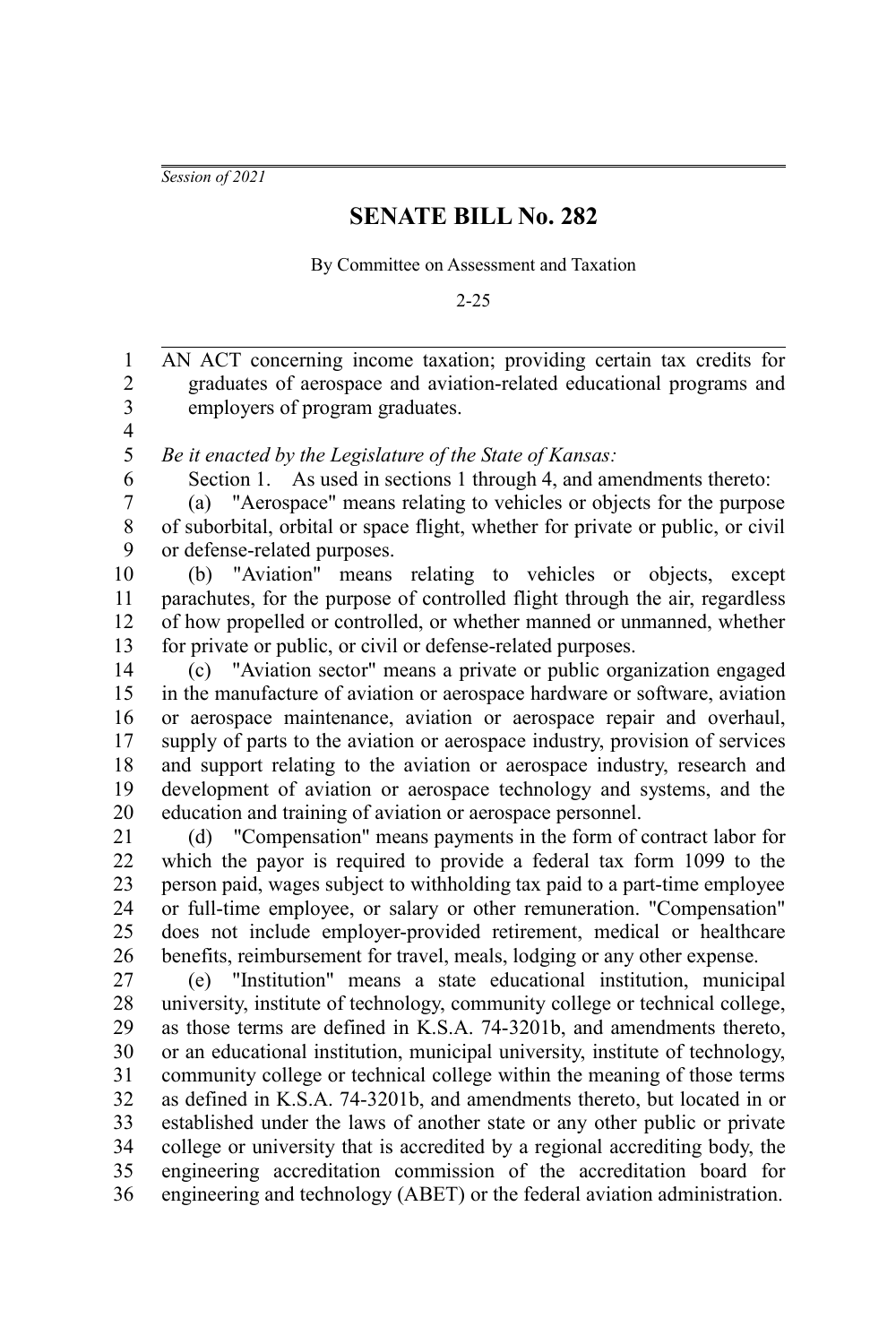(f) "Qualified employee" means any person newly employed on a full-time basis by or first contracting with a qualified employer on a fulltime basis on or after January 1, 2022, who has been awarded an undergraduate or graduate degree, or a technical degree or certificate from a qualified program by an institution. 1 2 3 4 5

(g) "Qualified employer" means a sole proprietorship, general partnership, limited partnership, limited liability company, corporation, other legally recognized business entity or public entity whose principal business activity involves the aviation sector. 6 7 8 9

(h) "Qualified program" means: (1) A program that has been accredited by the engineering accreditation commission of the accreditation board for engineering and technology (ABET), the federal aviation administration or a regional accrediting body and that awards an undergraduate or graduate degree; or (2) a program within the meaning of an associate of applied science degree program or career technical education program, within the meaning of those programs as defined in K.S.A. 74-32,407, and amendments thereto, whether a state or out-of-state program that results in the awarding of a degree or certificate that prepares the graduate for gainful employment with a qualified employer. 10 11 12 13 14 15 16 17 18 19

(i) "Tuition" means the amount paid for enrollment, program specific course fees and instruction in a qualified program that includes both amounts paid during participation in a qualified program or tuition debt upon completion of a qualified program. "Tuition" does not include the cost of books, fees, other than program specific course fees, or room and board. 20 21 22 23 24 25

Sec. 2. (a) For taxable years beginning after December 31, 2021, a taxpayer who is a qualified employer subject to the tax imposed under the provisions of the Kansas income tax act shall be allowed a credit against the tax for tuition reimbursed to a qualified employee. 26 27 28 29

(b) The credit may be claimed only if the qualified employee has been awarded an undergraduate or graduate degree, or technical degree or certificate from a qualified program within one year prior to or following the commencement of employment with a qualified employer and may be claimed each year thereafter that the qualified employee remains employed up to the fourth year of employment. 30 31 32 33 34 35

(c) The credit shall be in an amount equal to 50% of the tuition reimbursed during the taxable year for which the credit is claimed to a qualified employee, except that in no event shall the credit exceed 50% of the average annual amount paid by a qualified employee for enrollment and instruction in a qualified program, as determined by the secretary of revenue. 36 37 38 39 40 41

(d) The credit shall be applied against the taxpayer's income tax liability after all other credits allowed under the income tax act. The credit 42 43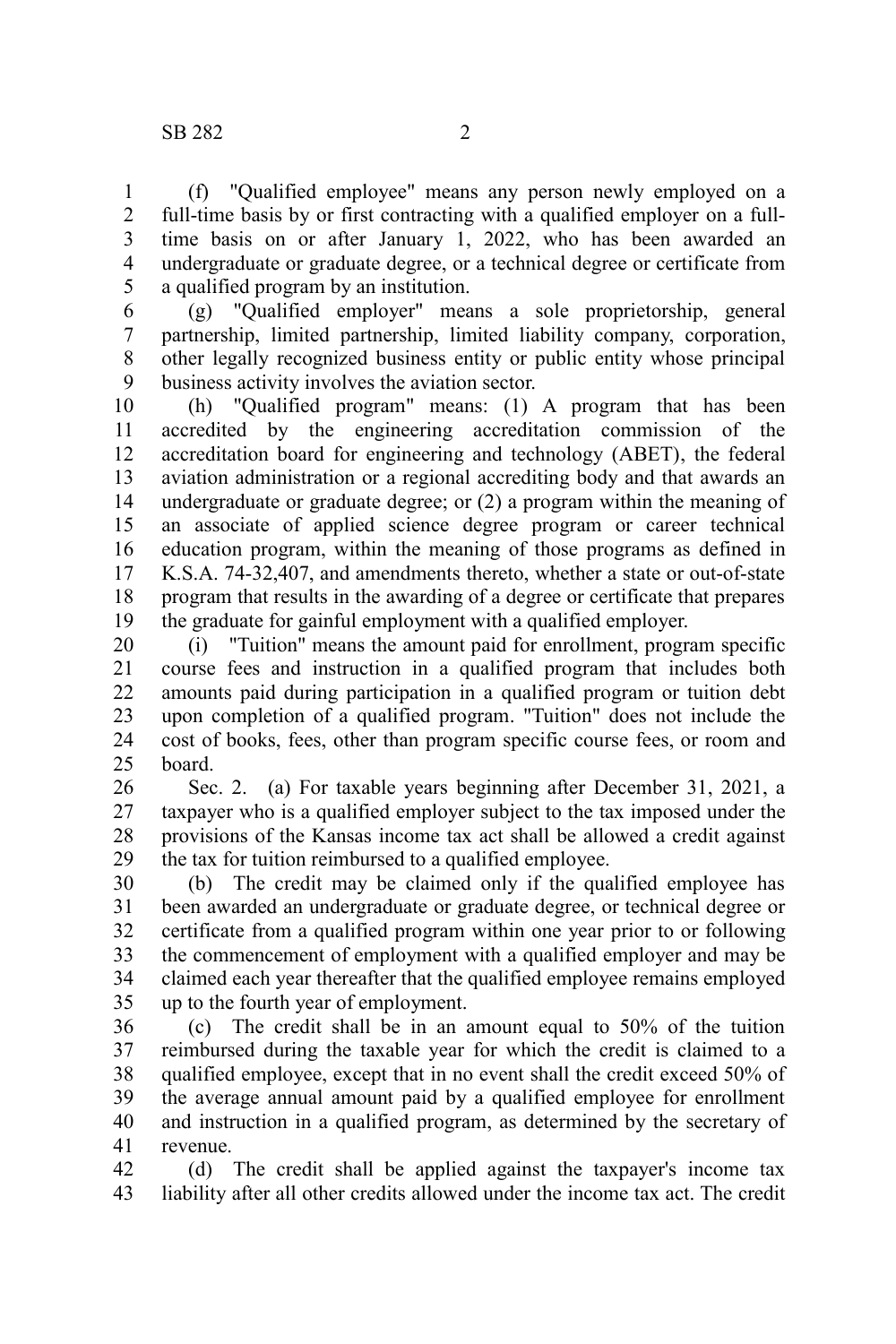shall not be refundable and may not be carried forward. 1

Sec. 3. (a) For taxable years beginning after December 31, 2021, a taxpayer who is a qualified employer subject to the tax imposed under the provisions of the Kansas income tax act shall be allowed a credit against the tax for compensation paid during the taxable year to a qualified employee in the first through fifth consecutive years of employment. Except as otherwise provided, the credit shall be in an amount equal to 10% of the compensation paid. 2 3 4 5 6 7 8

(b) The credit shall not exceed \$15,000 annually for each qualified employee. 9 10

(c) The credit shall be applied against the taxpayer's income tax liability after all other credits allowed under the income tax act. The credit shall not be refundable and may not be carried forward. 11 12 13

(d) No credit shall be claimed for compensation paid to a qualified employee after the fifth year of employment of the qualified employee. 14 15

Sec. 4. (a) For taxable years beginning after December 31, 2021, a taxpayer who becomes a qualified employee during the taxable year shall be allowed a credit against the tax imposed under the provisions of the Kansas income tax act in an amount equal to \$5,000. The credit shall be deducted from the taxpayer's income tax liability for the taxable year in which the taxpayer is or has been a qualified employee and may be claimed each year the taxpayer achieves the status of a qualified employee for the four taxable years succeeding the taxable year in which the credit was first allowed. 16 17 18 19 20 21 22 23 24

(b) If the amount of the credit allowed a qualified employee is greater than the qualified employee's income tax liability for the taxable year in which the credit is allowed, the amount of the credit which exceeds the tax liability may be carried over for deduction from the qualified employee's income tax liability in the next succeeding taxable year or years, except that the tax credit may not be carried over for deduction after the fourth taxable year succeeding the taxable year in which the credit was first allowed. 25 26 27 28 29 30 31 32

Sec. 5. (a) The secretary of revenue may adopt rules and regulations necessary or convenient for the implementation and administration of sections 1 through 4, and amendments thereto. 33 34 35

(b) The secretary of revenue shall annually submit a written report to the house committee on appropriations and to the senate committee on ways and means beginning with the 2022 legislative session. The report shall contain information regarding the cost and effectiveness of the tax credit program described in sections 1 through 4, and amendments thereto. The secretary also may include in the report any recommendations for changes to law necessary to implement sections 1 through 4, and amendments thereto. 36 37 38 39 40 41 42 43